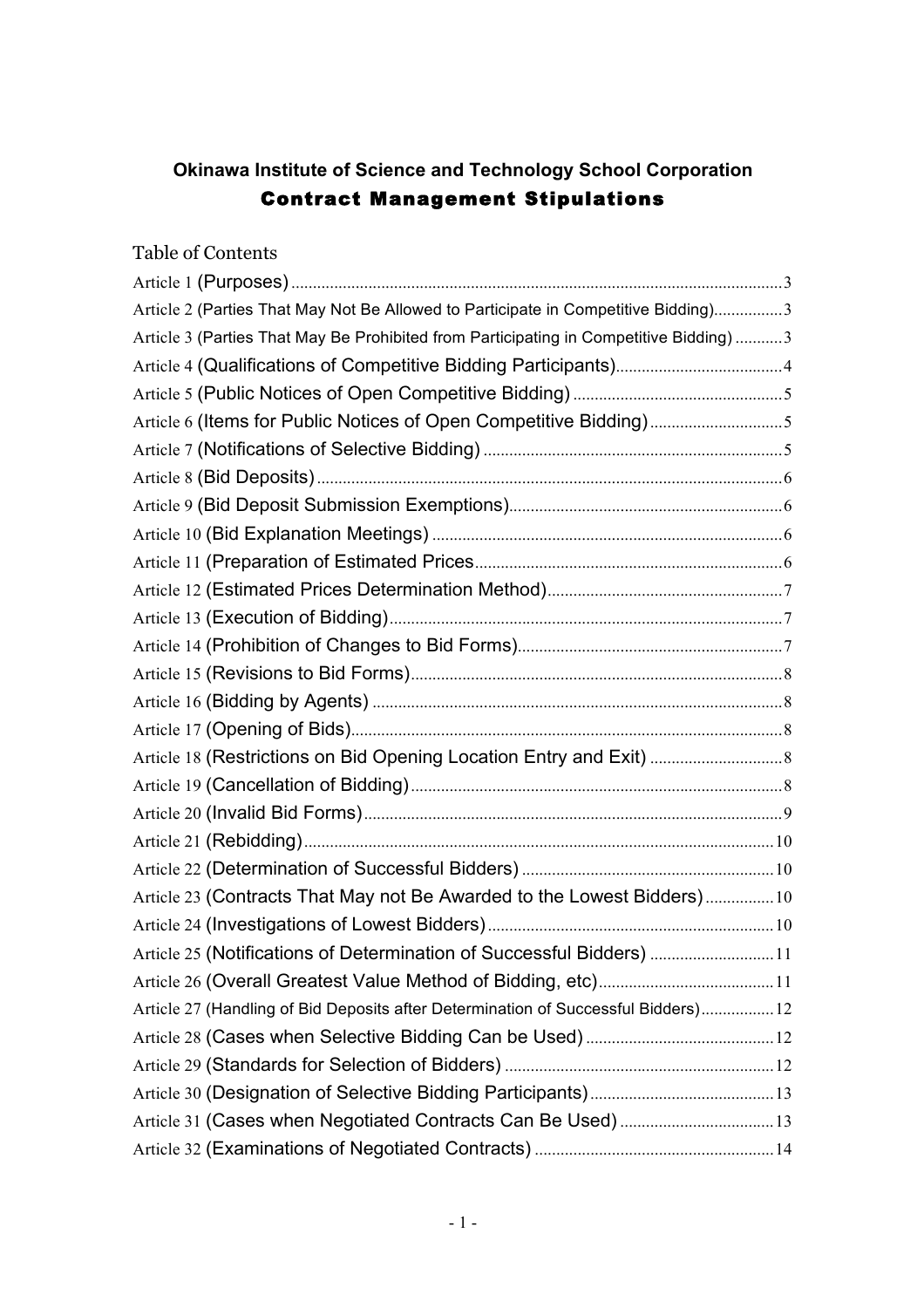| Toc306437748 |  |
|--------------|--|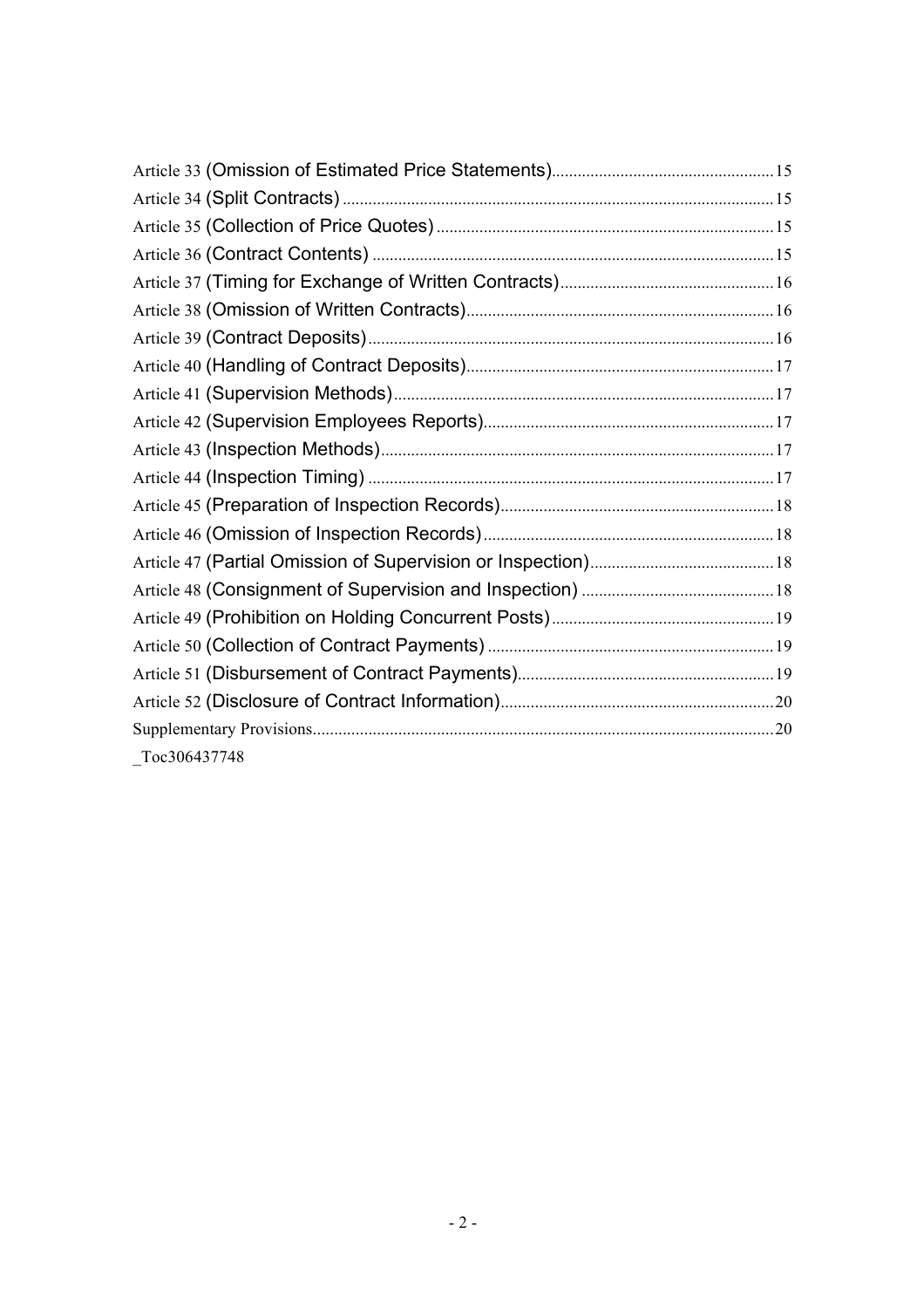## **Okinawa Institute of Science and Technology School Corporation** Contract Management Stipulations

(November 22, 2011) Approved by the Vice-President for Finance and Administration

#### (Purposes)

#### **Article 1**

These Stipulations specify the necessary items concerning the handling of the management of sales, purchase, lease, service, and other contracts concluded by the Okinawa Institute of Science and Technology School Corporation (hereinafter referred to as the "Corporation") for the appropriate and smooth handling of contract management, as stipulated by the Okinawa Institute of Science and Technology School Corporation Chapter 28 Procurement of Policies, Rules and Procedures.

(Parties That May Not Be Allowed to Participate in Competitive Bidding) **Article 2**

Parties that lack the abilities to conclude the concerned contracts and parties that are bankrupt and have not been rehabilitated may not be allowed to participate in the competitive bidding for sales, purchase, lease, service, and other contracts.

(Parties That May Be Prohibited from Participating in Competitive Bidding) **Article 3**

- 1. Parties to which any of the following is deemed to apply may be prohibited from participating in competitive bidding for a period of two years after the concerned acts. This also applies to those who use said parties as their representatives, managers, or employees.
	- (1) Parties that have intentionally committed shoddy construction or production in the performance of a contract, or that have committed illegitimate acts concerning the quality or quantity of items.
	- (2) Parties that have obstructed the performance of fair competitive bidding or colluded to impair fair pricing or earn illicit gains.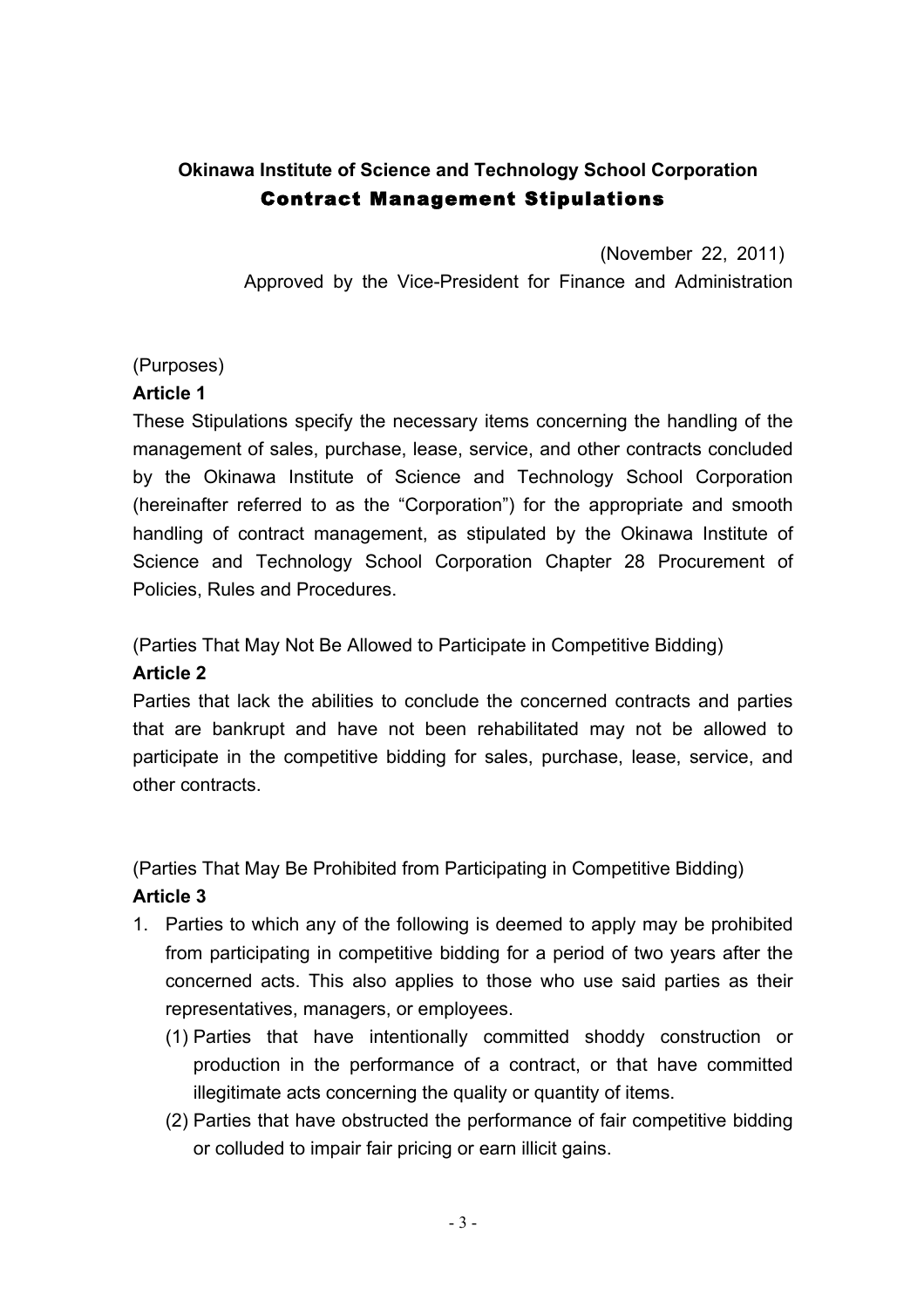- (3) Parties that have hindered successful bidders from concluding contracts or hindered contractors from performing their contracts.
- (4) Parties that have obstructed the work duties of employees implementing supervision or inspections
- (5) Parties that have failed to perform their contracts without just cause
- (6) Parties that have used other parties as representatives, managers, or employees for the performance of contracts within two years after said other parties committed any of the above-specified acts
- 2. Parties that use any of the parties specified in the previous paragraph as bidding agents may be prohibited from participating in competitive bidding.

#### (Qualifications of Competitive Bidding Participants)

- 1. When holding competitive bidding, the Corporation must stipulate the required qualifications for competitive bidding participants for each industry, i.e. building construction (including other construction works), measurement and surveying (construction consulting, etc.), and the manufacturing (including processing) and sale of goods (including services), in accordance with the contract amounts and other factors. Said qualifications must include past performance in building construction, measurement and surveying, or the manufacture and sales of goods, number of employees, capital, and other items regarding management scale and management conditions.
- 2. After stipulating qualifications under the provisions of the previous paragraph, the Corporation must await applications from parties who seek to periodically or continuously participate in competitive bidding under said stipulations, and confirm whether or not said parties have the concerned qualifications.
- 3. After stipulating qualifications under the provisions of Paragraph 1, the Corporation must prepare a register of parties with the qualifications to participate in the competitive bidding.
- 4. When stipulating the required qualifications for parties participating in competitive bidding under the provisions of Paragraph 1, the Corporation must publicly announce the basic requirements as well as the timing and method for the applications specified in Paragraph 2.
- 5. The provisions of Paragraphs 1 through 3 above may be replaced by the contents of qualifications screenings conducted by the government or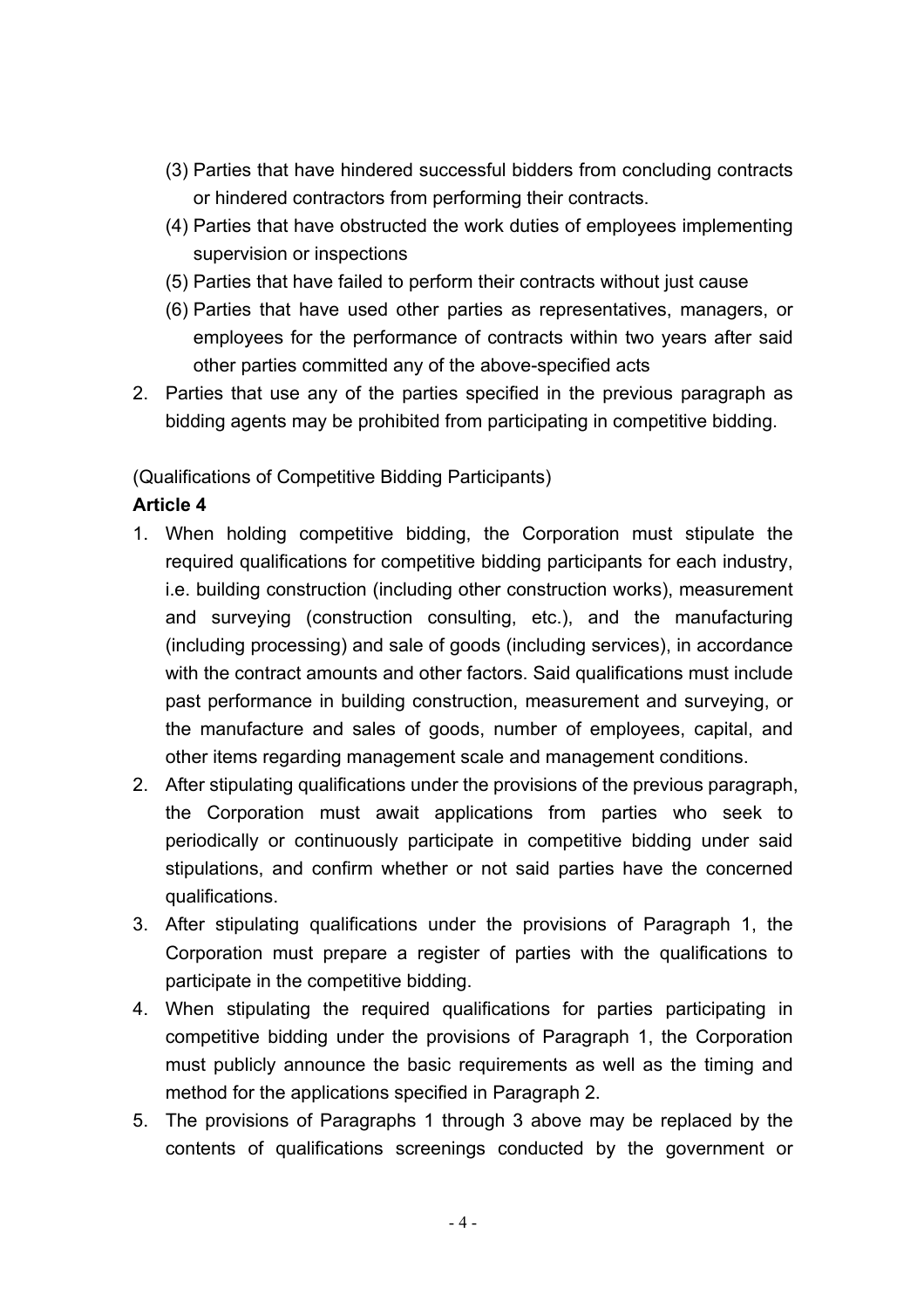equivalent bodies.

### (Public Notices of Open Competitive Bidding)

## **Article 5**

When conducting open competitive bidding, the Corporation must give public notice by posting notices or using other means at least 10 days prior to the day before the bidding deadline. In urgent cases, however, this period may be shortened to as little as five days.

(Items for Public Notices of Open Competitive Bidding)

## **Article 6**

- 1. The items to be included in the public notices specified in the previous article are as follows.
	- (1) Items for the competitive bidding
	- (2) The required qualifications for competitive bidding participants
	- (3) Location displaying the contract terms
	- (4) Bid opening location and date
	- (5) Information on bid deposits and contract deposits
	- (6) Other items as deemed necessary
- 2. The public notices specified in the previous article must explicitly state that bids submitted by parties lacking the required qualifications for competitive bidding participants specified in Paragraph 1, Item (2) above and bids that violate the bidding conditions will be invalid.

(Notifications of Selective Bidding)

## **Article 7**

- 1. When holding selective bidding, the Corporation must notify the parties selected to participate in selective bidding in writing of the items specified in Article 6, Paragraph 1, Item (1) and Items (3) through (6).
- 2. The required period from the notifications specified in the previous paragraph to the bidding deadlines will be separately stipulated.
- 3. The provisions of Article 6, Paragraph 2 apply mutatis mutandis to the selective bidding notifications specified in Paragraph 1 of this article.

(Bid Deposits)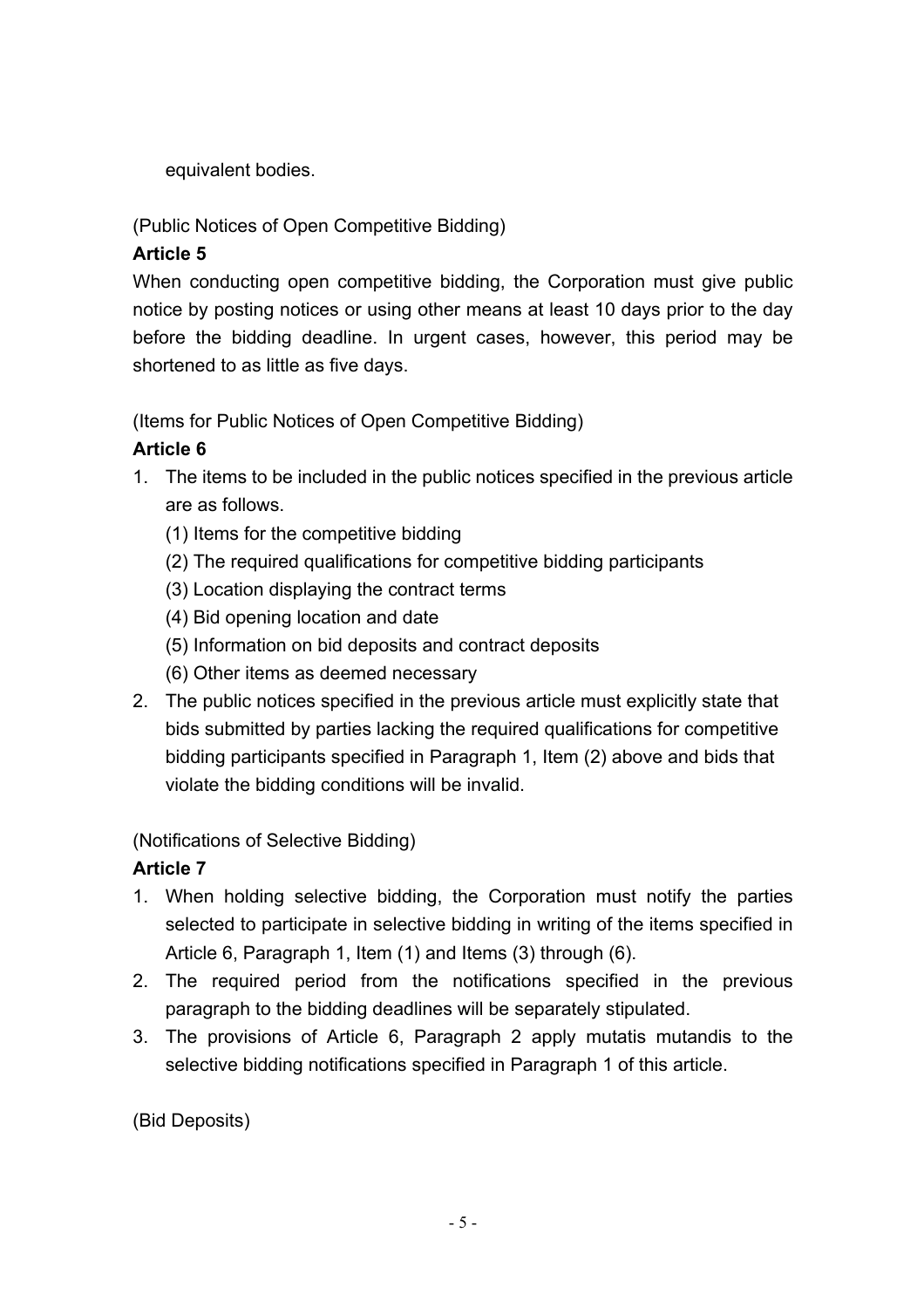The Corporation shall require competitive bidding participants to submit bid deposits with a value of at least 5 percent of the participant's estimated contract price in the form of cash, government bonds, government guaranteed bonds, checks with bank draft or bank payment guarantees, or other security recognized by the Corporation.

(Bid Deposit Submission Exemptions)

#### **Article 9**

Regardless of the provisions of the previous article, the Corporation may exempt competitive bidding participants from submission of bid deposits in whole or in part under the following circumstances.

- (1) When the party seeking to participate in the competitive bidding has concluded a bid guarantee insurance contract with an insurance company naming the Corporation as an insured party.
- (2) When the Corporation deems there is no concern that a party with the qualifications specified in Article 4 will fail to conclude a contract upon winning a bid.

#### (Bid Explanation Meetings)

#### **Article 10**

The Corporation shall hold bid explanation meetings as deemed necessary to present supplementary explanations in cases when there are matters that are difficult to denote in writing, could be misunderstood, or otherwise require explanation in the contract contents, bidding conditions, and other items in the public notices of open competitive bidding or notifications of selective bidding (hereinafter referred to as "Public Notices etc.") or bid documents.

#### (Preparation of Estimated Prices)

- 1. When conducting competitive bidding, the Corporation must prepare estimated prices in writing (hereinafter referred to as "Estimated Price Statements") beforehand based on the specifications, designs, and other particulars of the contract items.
- 2. The Estimated Price Statements specified in the previous paragraph must be sealed and placed at the bid opening location when bids are opened.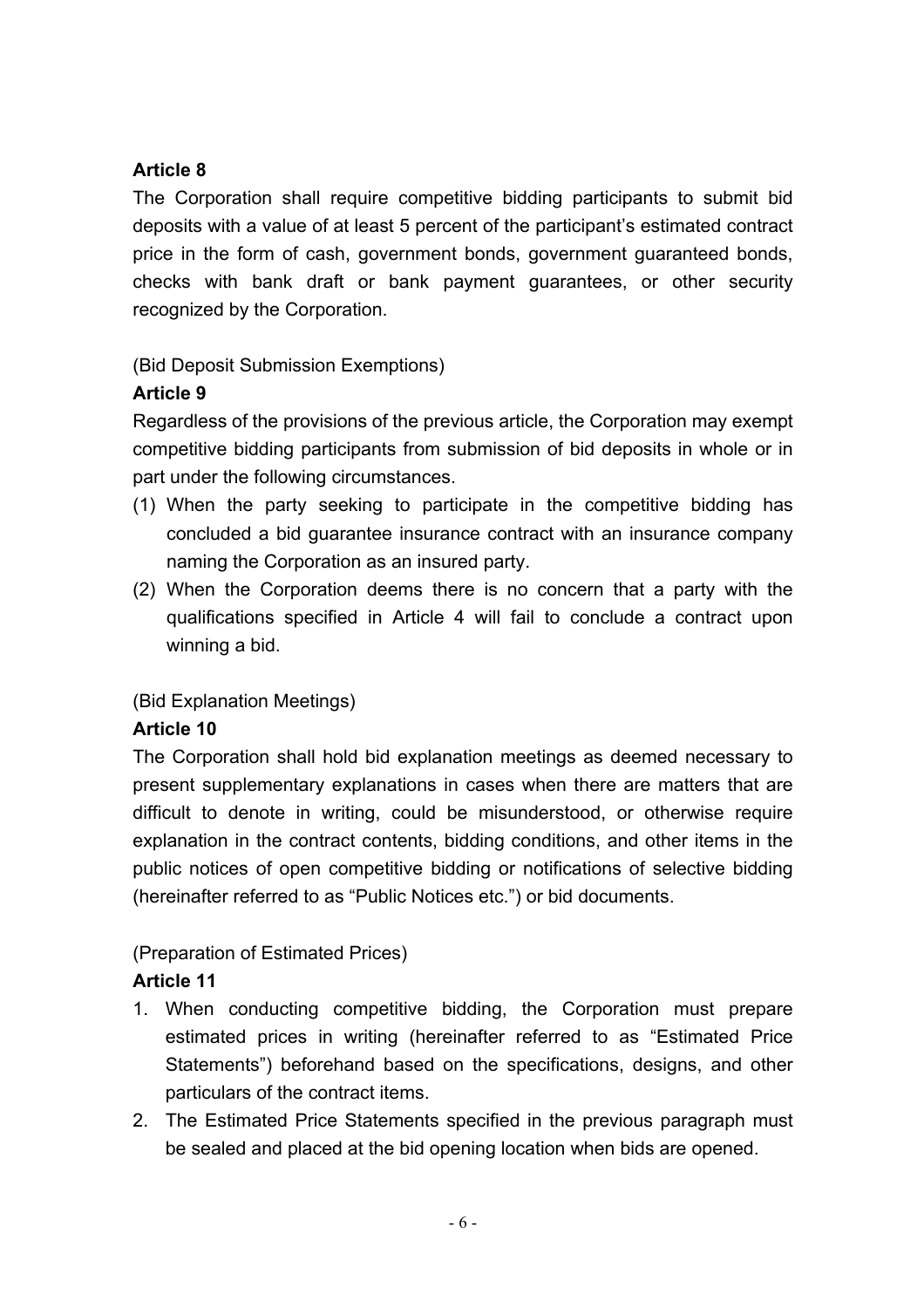### (Estimated Prices Determination Method)

## **Article 12**

- 1. Estimated prices must be set as the total price for the items for competitive bidding. However, estimated prices can be set as unit prices in cases of contracts for continuous manufacturing, repair, processing, sales, purchases, supply, use, or other services over a set period of time.
- 2. Estimated prices must be set at appropriate levels based on the contract contents considering market prices, demand conditions, difficulty of performing the contract, volumes, length of performance periods, and other factors concerning the contract items or services.

## (Execution of Bidding)

## **Article 13**

When conducting competitive bidding, the bidding participants or their agents (hereinafter referred to as "Bidding Participants, etc.") must submit bid forms with the following items.

- (1) Name of bid item
- (2) Bid amount
- (3) Name (the company name or trade name and the name of the company representative in the case of corporations), address, and seal of the bid participant
- (4) When bids are submitted by bid agents, the name (the company name or trade name and the name of the company representative in the case of corporations), address, and a statement that the bid is being submitted by an agent together with the name and seal of the agent

(Prohibition of Changes to Bid Forms)

## **Article 14**

- 1. When executing bids, Bidding Participants etc. may not exchange, change, or withdraw bid forms after they are submitted.
- 2. The Corporation must notify prospective bidding participants of the terms of the previous paragraph beforehand in Public Notices etc. or in bid documents.

(Revisions to Bid Forms)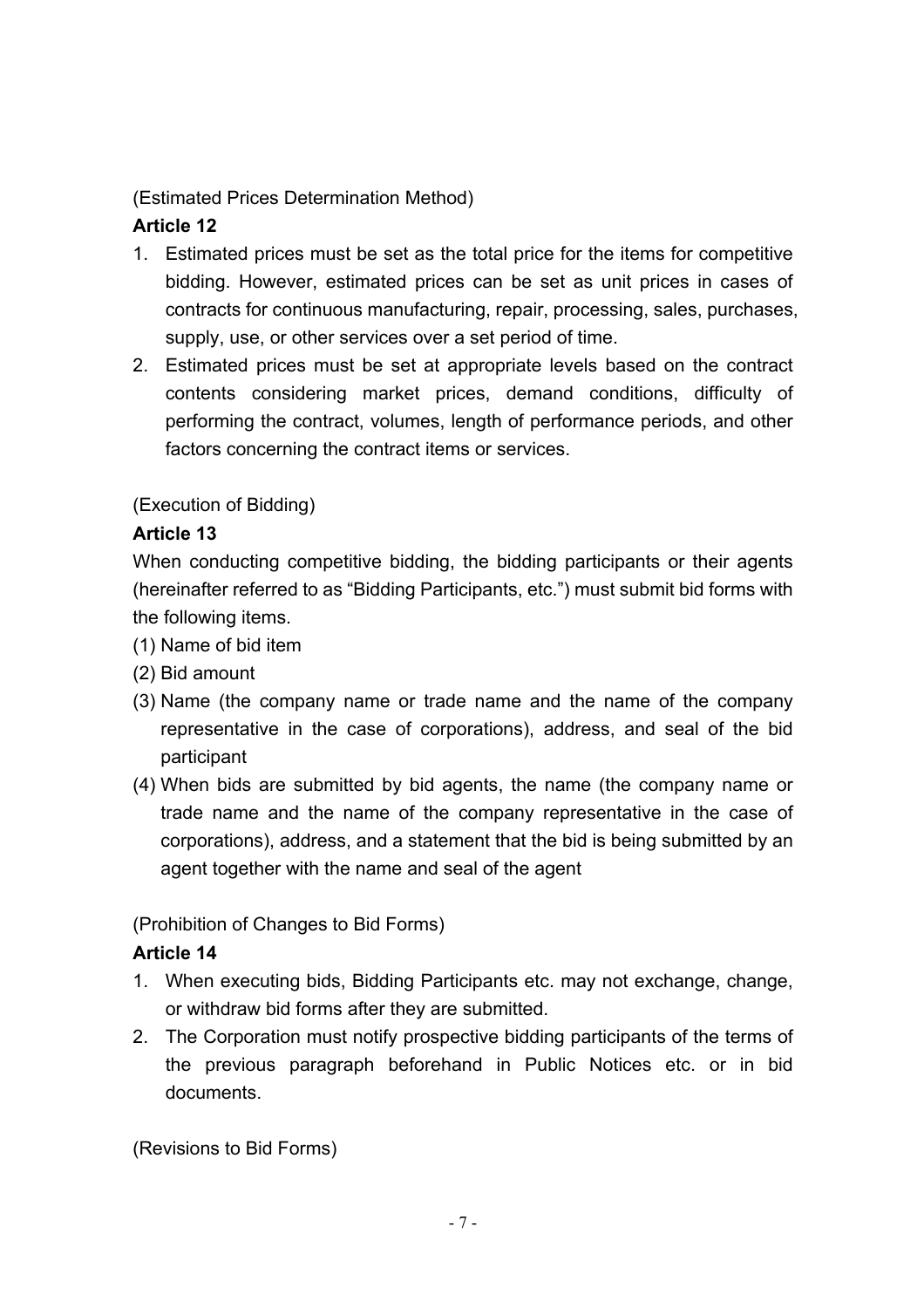The Corporation must notify Bidding Participants etc. beforehand on bid documents or by other means that Bidding Participants etc. must stamp their seals on items that they revise when they make revisions to items recorded on their bid forms prior to submission.

## (Bidding by Agents)

#### **Article 16**

When bidding via agents, Bidding Participants etc. must submit a power of attorney beforehand.

## (Opening of Bids)

## **Article 17**

Bids must be opened at the bid opening location and time specified in Public Notices etc. in the presence of the Bidding Participants etc. In cases when Bidding Participants etc. cannot attend, the bids must be opened in the presence of an employee who is not involved with the bidding procedure.

(Restrictions on Bid Opening Location Entry and Exit)

## **Article 18**

- 1. Individuals other than Bidding Participants etc., employees involved with the bidding procedure (hereinafter referred to as "Bid-Related Employees"), and the employee who is not involved with the bidding procedure as specified by the proceeding Article may not enter the bid opening location.
- 2. Bidding Participants etc. may not enter the bid opening location after the opening of bids has begun.
- 3. Parties who have entered the bid opening location may not exit until the opening of bids is completed except when recognized as absolutely necessary.

#### (Cancellation of Bidding)

## **Article 19**

When Bidding Participants etc. collude or commit other disorderly acts and the bidding cannot be executed in a fair manner, the Corporation may prohibit the concerned Bidding Participants etc. from participating in the bidding or postpone or cancel the bidding.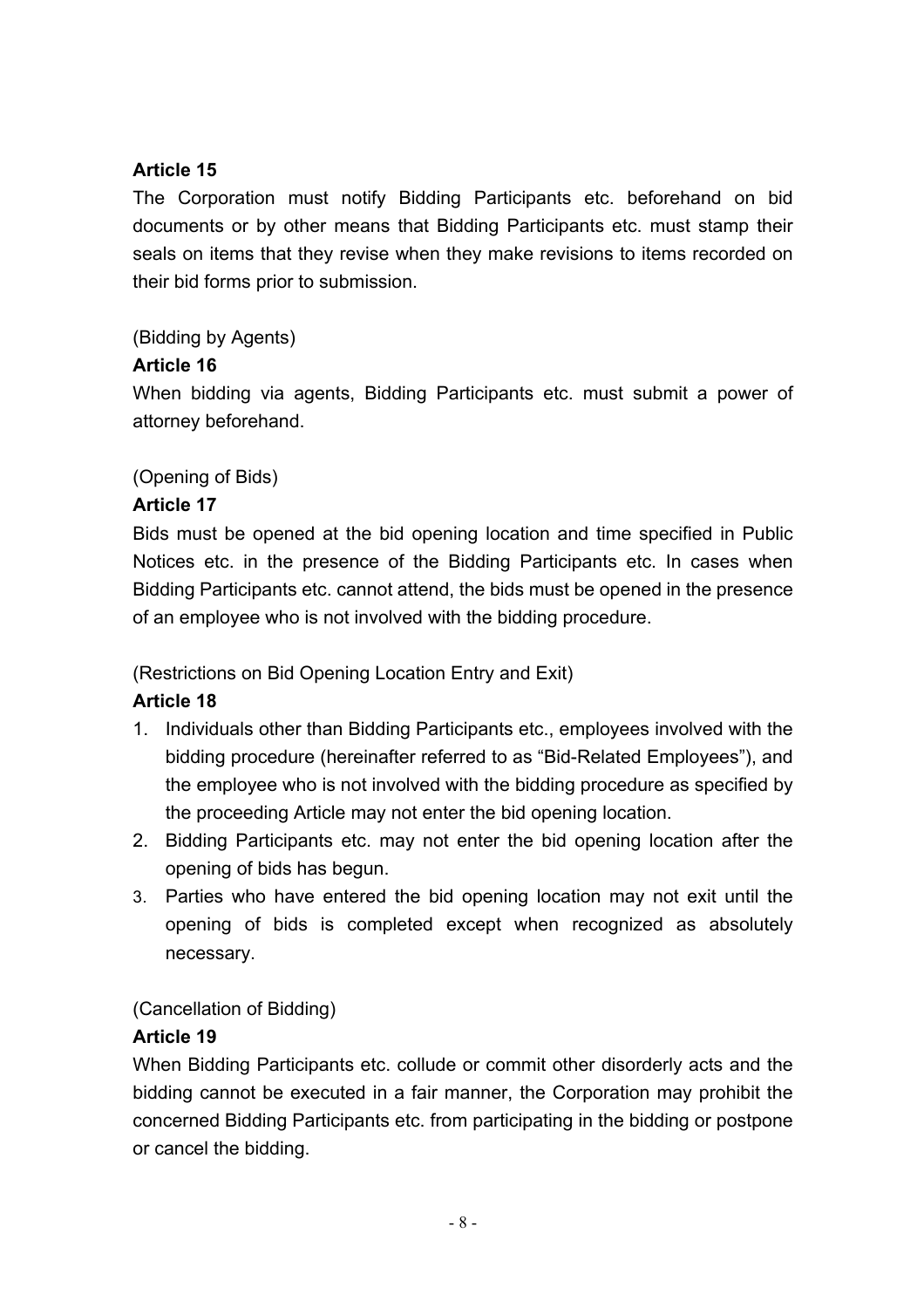### (Invalid Bid Forms)

### **Article 20**

- 1. The following types of bid forms must be treated as invalid.
	- (1) Bid forms submitted by parties that lack the qualifications required to participate in competitive bidding specified on public notices and bid documents
	- (2) Bid forms without the bid item name or bid amount
	- (3) Bid forms without the name (the company name or trade name and the name of the company representative in the case of corporations) or seal of the bid participant, or with names or seals that are unclear
	- (4) When bids are submitted by agents, bid forms without the name of the bid participant (the company name or trade name and the name of the company representative in the case of corporations) or without a statement that the bid is being submitted by an agent together with the name and seal of the agent, or with names or seals that are unclear (excluding cases where the missing or unclear item is the name of the bid participant [the company name or trade name and the name of the company representative in the case of corporations] or the statement that the bid is being submitted by an agent when the fact that the bid is being submitted by a legitimate agent has been confirmed by a power of attorney or other means)
	- (5) Bid forms with major errors in the bid item name
	- (6) Bid forms with unclear bid amounts
	- (7) Bid forms with revised bid amounts without stamped seals on said revisions
	- (8) Bid forms submitted by parties that did not carry out items required of Bidding Participants etc. stipulated on Public Notices etc. and bid documents
	- (9) Bid forms that otherwise violate the bidding conditions
- 2. The Corporation must notify Bidding Participants etc. on Public Notices etc. or bid documents beforehand regarding invalid bid forms as specified in the previous paragraph.

(Rebidding)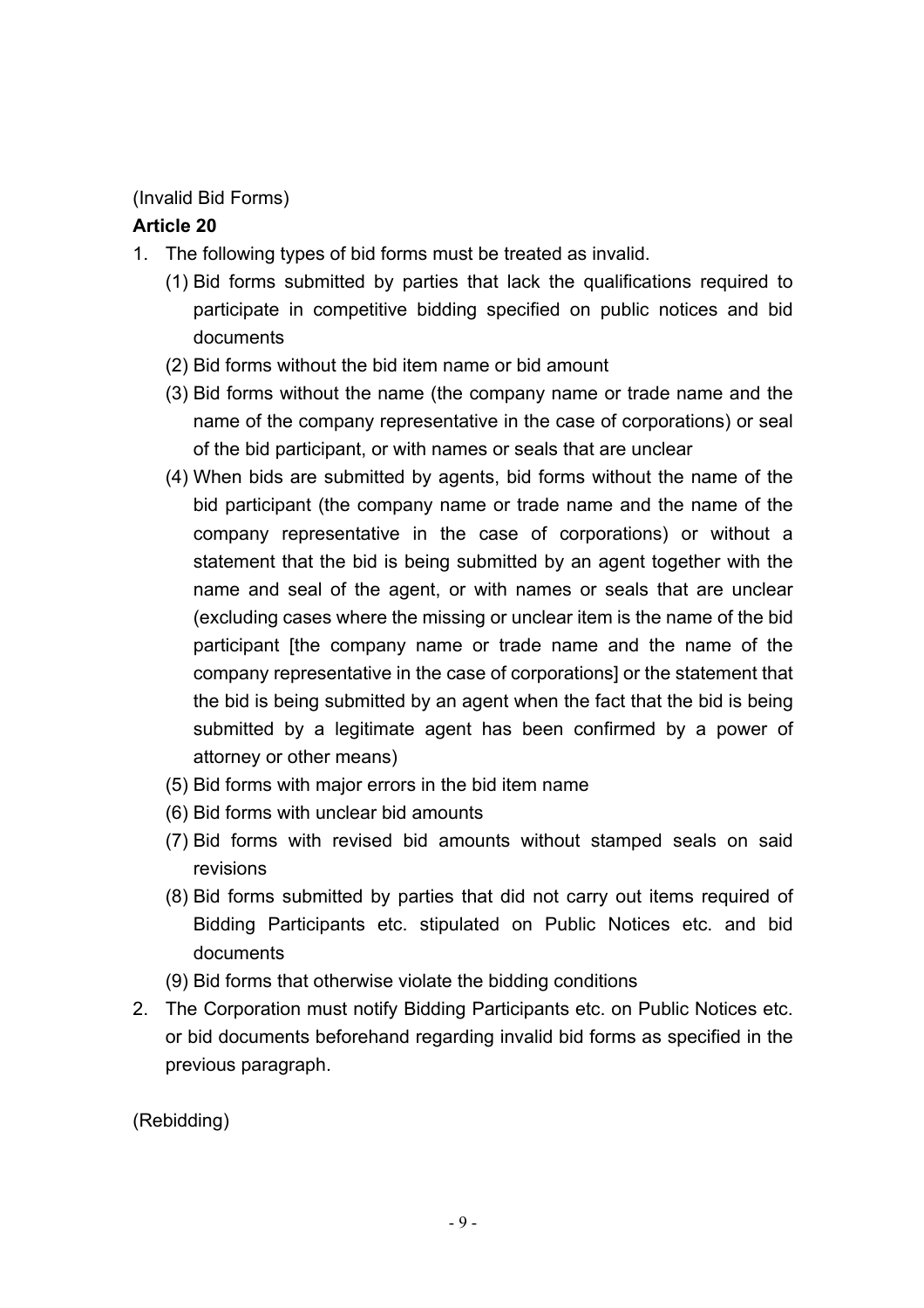- 1. In cases when the bids are opened and none of the Bidding Participants etc. have submitted bids within the estimated price, the Corporation may immediately rebid the item.
- 2. The estimated price and other conditions cannot be changed when the Corporation rebids an item under the provisions of the previous paragraph.

(Determination of Successful Bidders)

## **Article 22**

- 1. In cases when two or more Bidding Participants etc. bid the same successful price, the Corporation must have them immediately draw lots and determine the successful bidder.
- 2. If any of the Bidding Participants etc. specified by the previous paragraph will not draw lots, the Corporation can have their lots drawn by an employee who is not involved with the bidding procedure.

(Contracts That May not Be Awarded to the Lowest Bidders)

### **Article 23**

With regard to contracts defined as contracts for construction works with an estimated price of at least ¥20 million and contracts for services other than construction works with an estimated price of at least ¥10 million to which either of the following conditions apply, the Corporation may not award a contract to the lowest bidder.

- (1) When, depending on the bid amount, there are concerns that the lowest bidder will not properly perform the contents of the concerned contract
- (2) When it is deemed that concluding a contract with the lowest bidder might disturb the order of fair trade and would be entirely inappropriate

(Investigations of Lowest Bidders)

## **Article 24**

1. In cases when there is competitive bidding for contracts specified in the previous article and the lowest bidder's bid amount corresponds to the applicable criteria for Investigations of the Lowest Bidder separately stipulated, the determination of the successful bidder must be postponed and investigations must be conducted under procedures as separately stipulated to confirm if there are concerns that the lowest bidder may not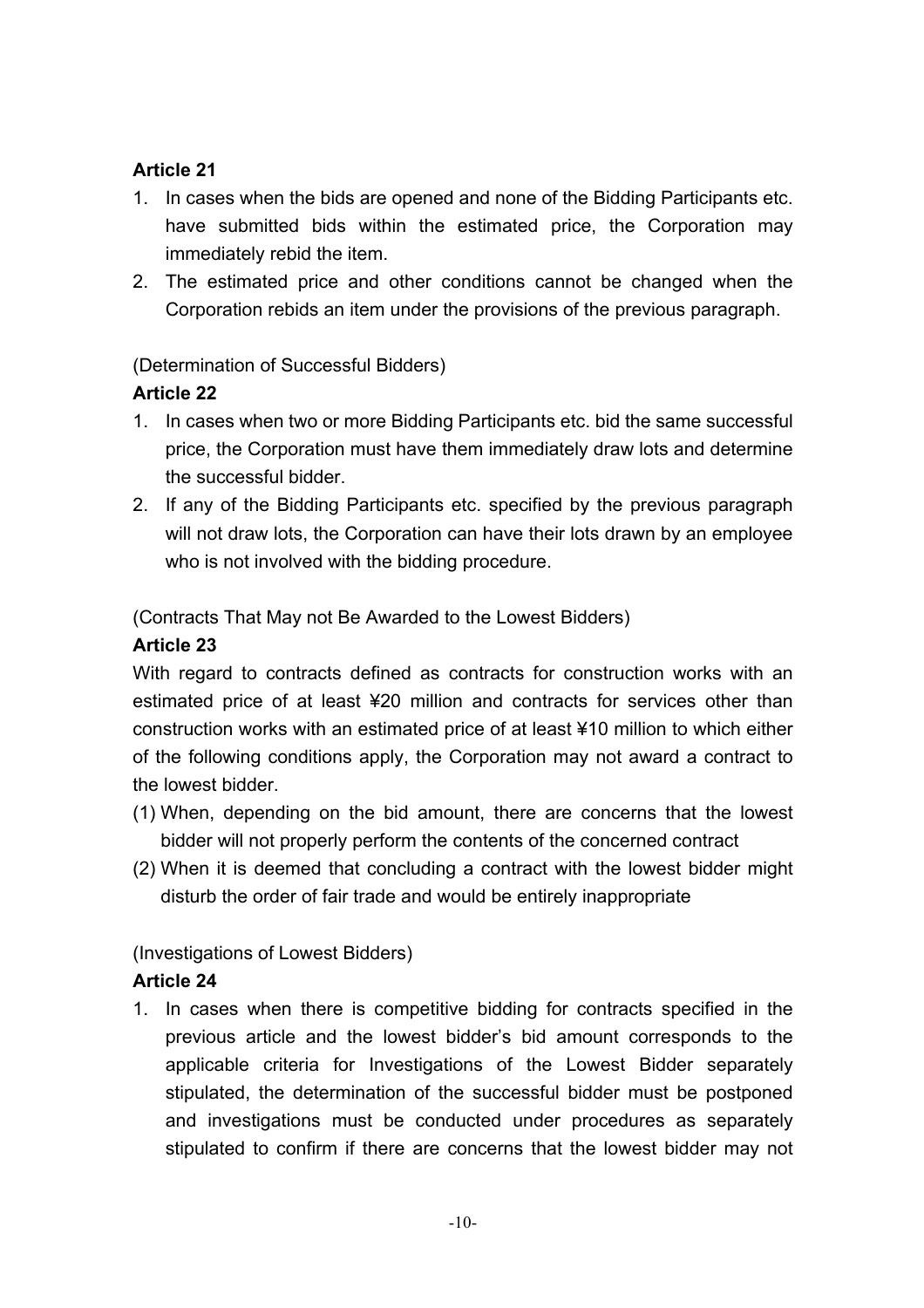properly perform the contract contents.

- 2. In cases when the investigations specified in the previous paragraph conclude there are concerns that the lowest bidder may not properly perform the contract contents, a request for examination must be submitted to the separately stipulated Procurement Committee together with the investigation findings and the opinions of the investigators.
- 3. When the examination by the Procurement Committee concludes there are concerns that the lowest bidder may not properly perform the contract contents, the contract will be awarded to the second lowest bidder.

(Notifications of Determination of Successful Bidders)

## **Article 25**

When a successful bidder is determined, the Corporation must immediately send notifications as follows.

- (1) In cases when the contract is awarded to the lowest bidder
	- a. Lowest bidder: Notification of the required items
	- b. Other bidders: Notification that the successful bidder has been determined
- (2) In cases when the contract is awarded to the second lowest bidder
	- a. Second lowest bidder (the successful bidder): Notification of the required items
	- b. Lowest bidder (not selected as the successful bidder): Notification of reasons why this bidder was not selected as the successful bidder and other required items
	- c. Other bidders: Notification that the successful bidder has been determined

(Overall Greatest Value Method of Bidding, etc)

#### **Article 26**

Contracts that can be awarded under the Overall Greatest Value Method of Bidding, Competitive Bidding or Qualified Bidder Identification are those contracts that the Procurement Committee determines cannot be fully addressed using the lowest price contract award method.

(Handling of Bid Deposits after Determination of Successful Bidders)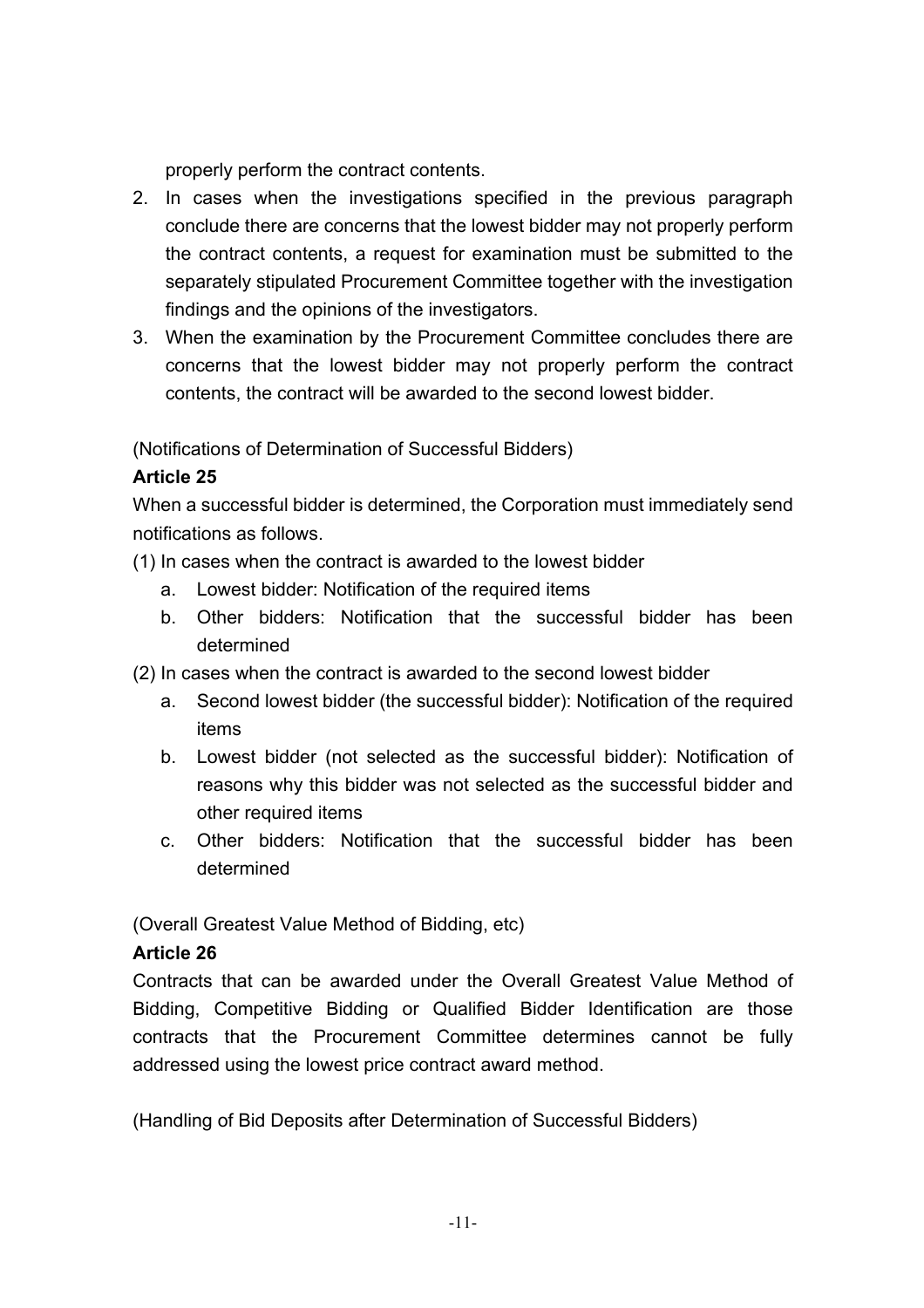- 1. Bid deposits must be returned to bidders after the determination of successful bidders. However, the bid deposits of successful bidders are returned after the conclusion of their contracts.
- 2. Regardless of the provisions of the previous paragraph, the bid deposits of successful bidders may, at their request, be applied to their contract deposits.
- 3. When successful bidders do not conclude contracts their bid deposits become the property of the Corporation. Notice to that effect must be given beforehand in the Public Notices etc. or bid documents.

(Cases when Selective Bidding Can be Used)

#### **Article 28**

Construction works, manufacturing, and other service contracts (hereinafter, "Service Contracts") can be awarded in the following cases via selective bidding.

- (1) When the contracts are for construction works or manufacturing with an estimated price of no more than ¥5.0 million
- (2) When purchasing assets with an estimated price of no more than ¥3.0 million
- (3) When leasing items with an estimated annual or total lease fee of no more than ¥1,600,000
- (4) For contracts other than construction works, manufacturing, asset purchases, or the leasing of items, with an estimated price of no more than ¥2.0 million

(Standards for Selection of Bidders)

## **Article 29**

The standards for selecting parties as bidders for Service Contracts from among the qualified bidders specified in Article 4 are as follows.

- (1) At the time of selection the parties must not have conspicuously worsening management conditions or degrading assets or credit ratings, and there must not be any concerns that the parties will not properly perform the contract.
- (2) In cases when the performance of the contract for selective bidding requires public licensing or authorization by law because of its nature or purposes, the parties must have the requisite licenses or authorization.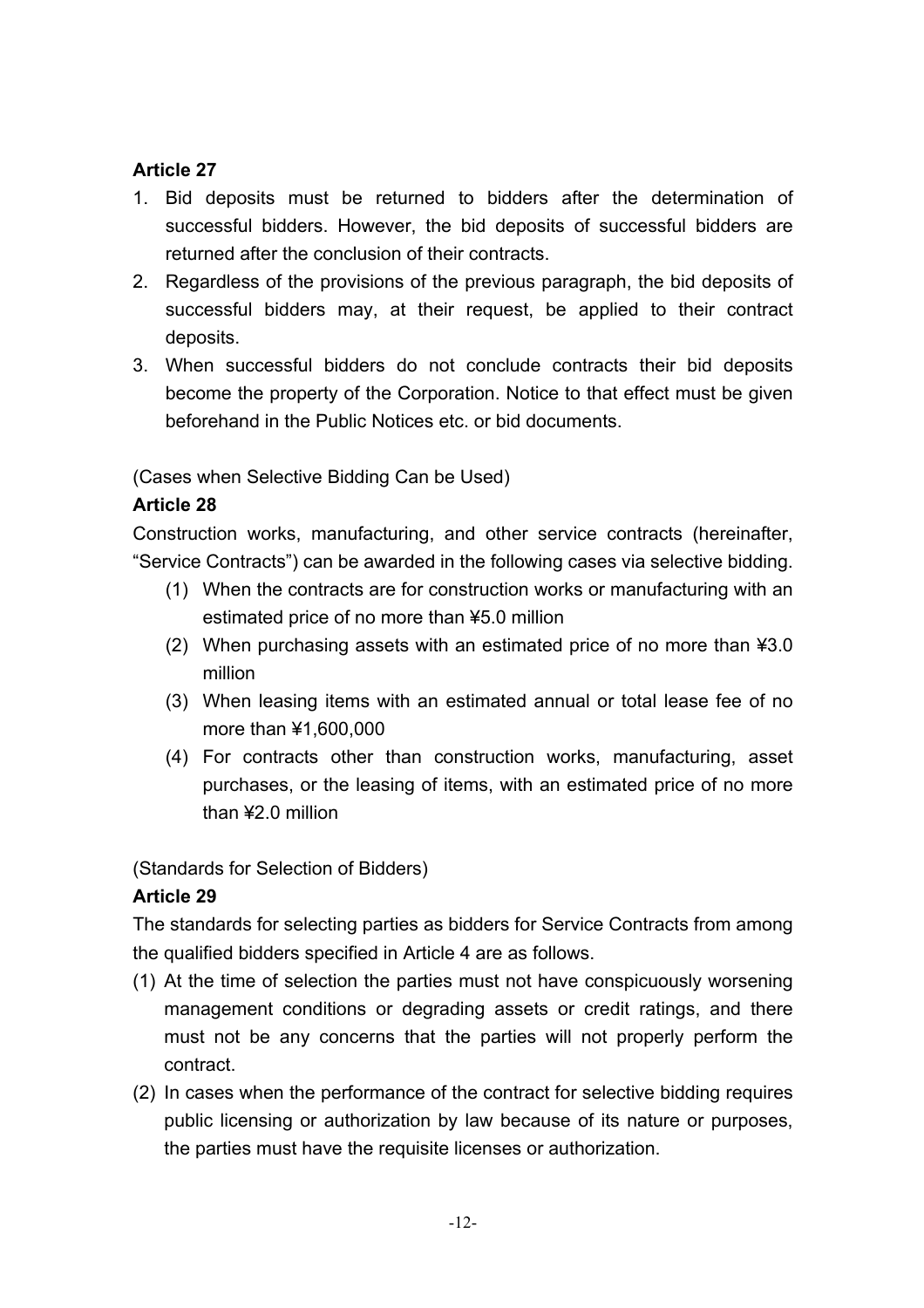- (3) In cases of selective bidding for specialized construction works or other services that require the works or supply to be executed by parties with proven performance, the parties must have the concerned performance experience.
- (4) In cases of selective bidding for construction works or other services that, because of their performance deadline or location, are deemed advantageous to be executed by parties that can easily procure materials, labor, and other inputs or by parties within a specific geographic region, the parties must be capable of said procurement and execution or be located within said geographic region.
- (5) In cases of works contracts that, because of their nature, must be executed by parties with special technologies, equipment, tools, production facilities, or other items, the parties must have said technologies, equipment, tools, production facilities, etc.

(Designation of Selective Bidding Participants)

#### **Article 30**

When conducting selective bidding, the Corporation must select at least five parties, whenever possible, to participate in the selective bidding using the standards specified in the previous article from among the qualified bidders specified in Article 4.

(Cases when Negotiated Contracts Can Be Used)

- 1. Negotiated contracts can be used in the following cases.
	- (1) When the nature or purpose of the contract does not permit competitive bidding
	- (2) When competitive bidding cannot be used because of urgent necessity
	- (3) When competitive bidding is deemed to be disadvantageous
	- (4) When the contracts are for construction works or manufacturing with an estimated price of no more than ¥5.0 million
	- (5) When purchasing assets with an estimated price of no more than ¥5.0 million
	- (6) When leasing items with an estimated annual or total lease fee of no more than ¥5.0
	- (7) For contracts other than construction works, manufacturing, asset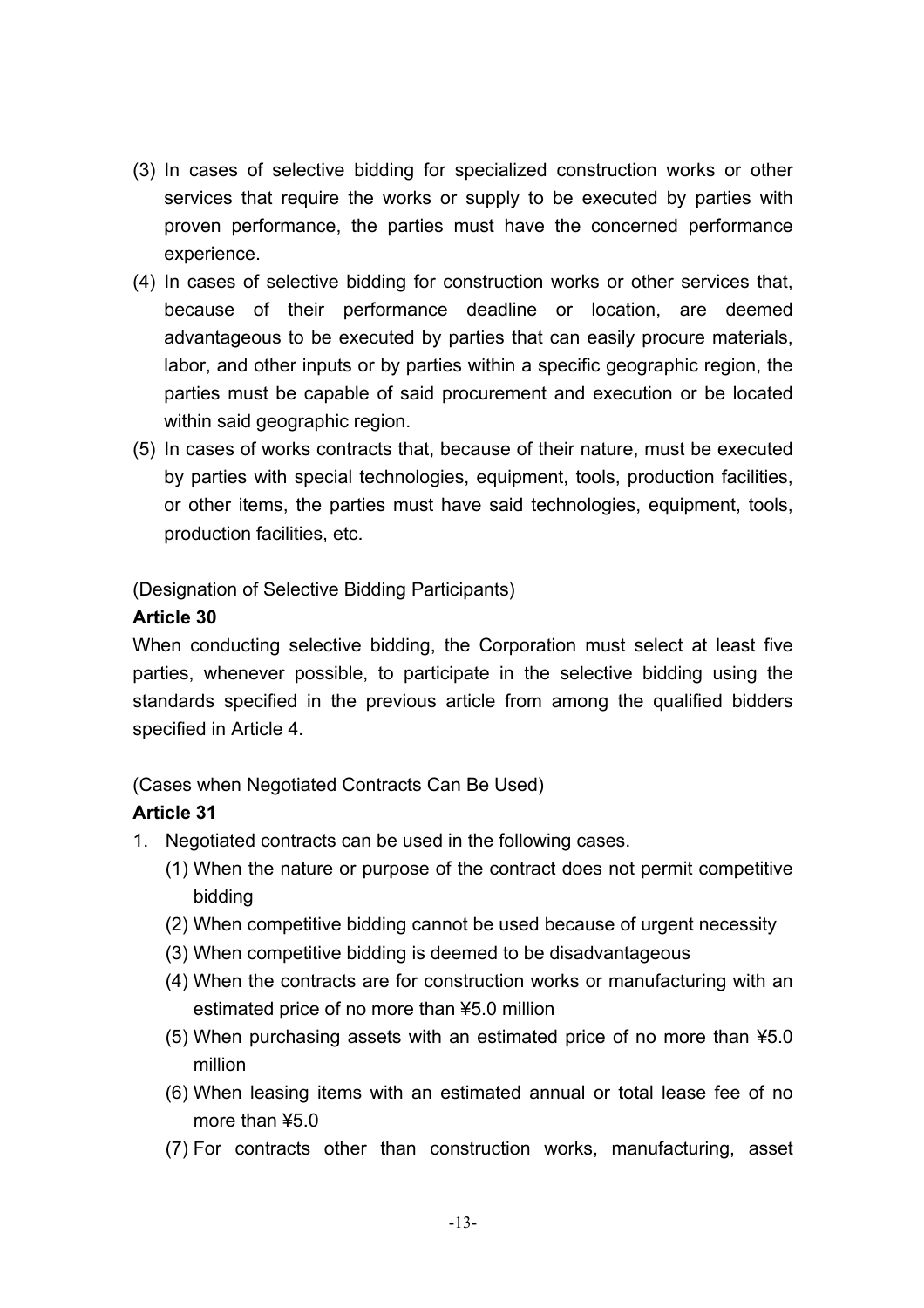purchases, or the leasing of items, with an estimated price of no more than ¥5.0 million

- (8) When purchasing assets or leasing items directly from the central government, local prefectural governments and municipal governments, or other public organizations
- (9) When concluding contracts overseas
- (10) When there is no bidder under competitive bidding or no successful bidder under rebidding
- (11) When a successful bidder does not conclude a contract
- (12) When leasing or renting out assets
- 2. For negotiated contracts specified in Paragraph 1, Item (10) above, except for contract deposits and the performance deadline, the estimated price and other terms cannot be changed from those specified under the original competitive bidding.
- 3. For negotiated contracts stipulated in Paragraph 1, Item (11) above, the contract price must be within the successful bid amount, and with the exception of the performance deadline terms cannot be changed from those specified under the original competitive bidding.

(Examinations of Negotiated Contracts)

#### **Article 32**

Negotiated contracts under the provisions of Article 31, Paragraph 1, Item (3) above must be investigated by the Procurement Committee. However, this does not apply when competitive bidding is deemed to be disadvantageous for any of the following reasons.

- (1) When the negotiated contracts are directly associated with construction works, manufacturing, or goods purchase contracts that are presently being performed and it is deemed disadvantageous to have them carried out by parties other than the contractors presently performing said contracts.
- (2) When the prices under the negotiated contracts are expected to be distinctly advantageous compared with market prices.
- (3) When the opportunity to conclude a contract will be lost or when there are concerns that the Corporation will have to conclude a contract at a distinctly disadvantageous price unless a contract is rapidly concluded.

(Omission of Estimated Price Statements)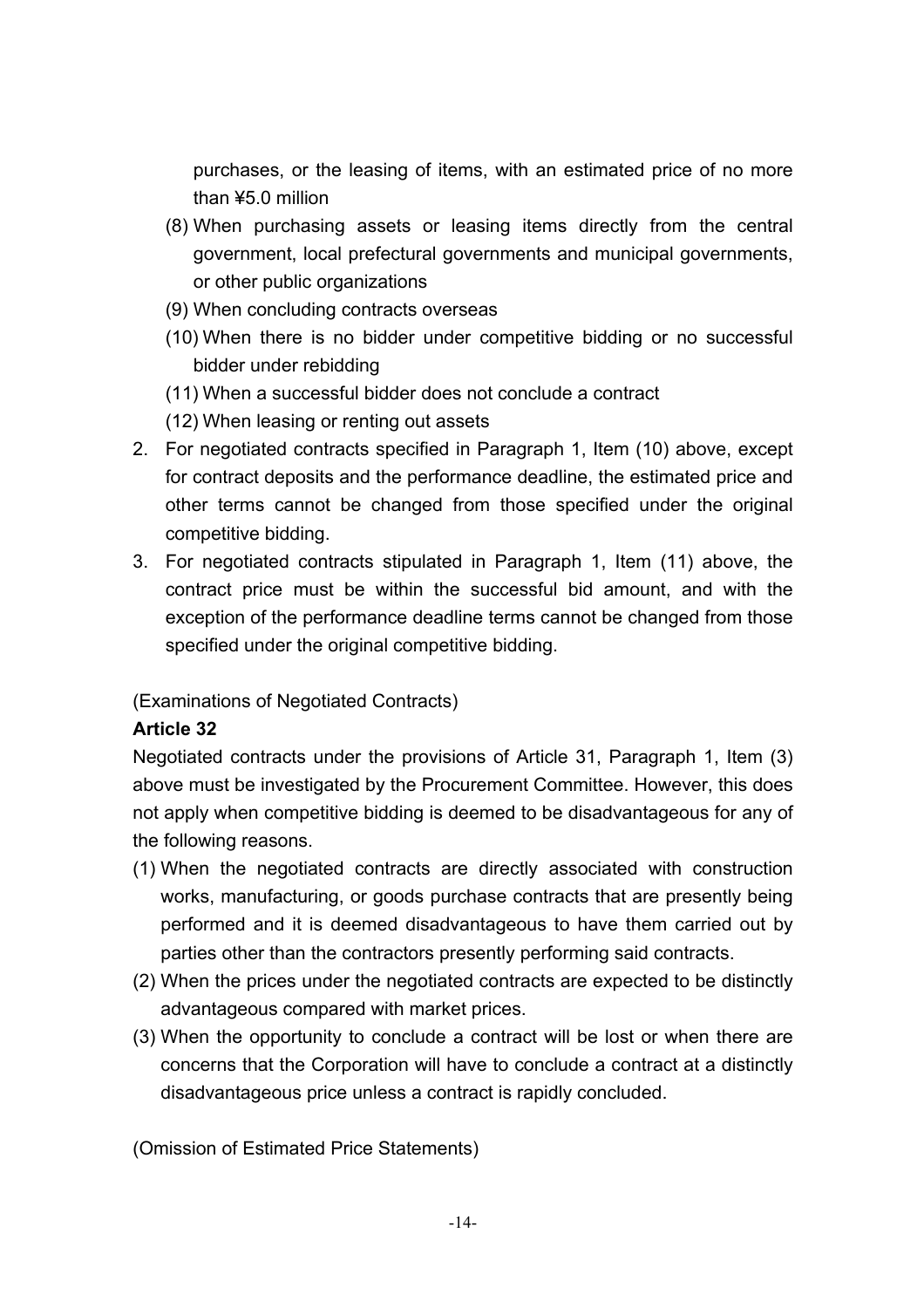The provisions of Article 11 apply mutatis mutandis to negotiated contracts. However, the preparation of Estimated Price Statements may be omitted under the following circumstances.

- (1) Negotiated contracts for items for which it is deemed impossible or extremely difficult to conclude contracts without relying on a designated transaction price because the transaction price is determined by law or for other special reasons.
- (2) For negotiated contracts with an estimated price under ¥1.0 million when omitting the estimated price calculation on Estimated Price Statements or other written documents does not pose any problems.

#### (Split Contracts)

#### **Article 34**

When arranging negotiated contracts under the provisions of Article 31, Paragraph 1, item (10) or Article 31, Paragraph 1, Item (11) and the estimated price or successful bid amount can be divided and calculated, contracts can be split and concluded with multiple parties provided that they remain within the concerned estimated price or successful bid amount restrictions.

#### (Collection of Price Quotes)

#### **Article 35**

The corporation must collect quotes from at least two parties whenever possible when estimated prices exceed ¥1.0 million.

#### (Contract Contents)

#### **Article 36**

In addition to stipulating items regarding contract purpose, contract price, performance period, and contract deposits, the written contracts must stipulate the following items. However, this provision does not apply to items where it is not applicable because of the nature or purpose of the contract.

- (1) Contract performance location
- (2) Time and method for payment or receipt of the contract price
- (3) Supervision and inspections
- (4) Default interest, damages for breach of contract, and other penalties for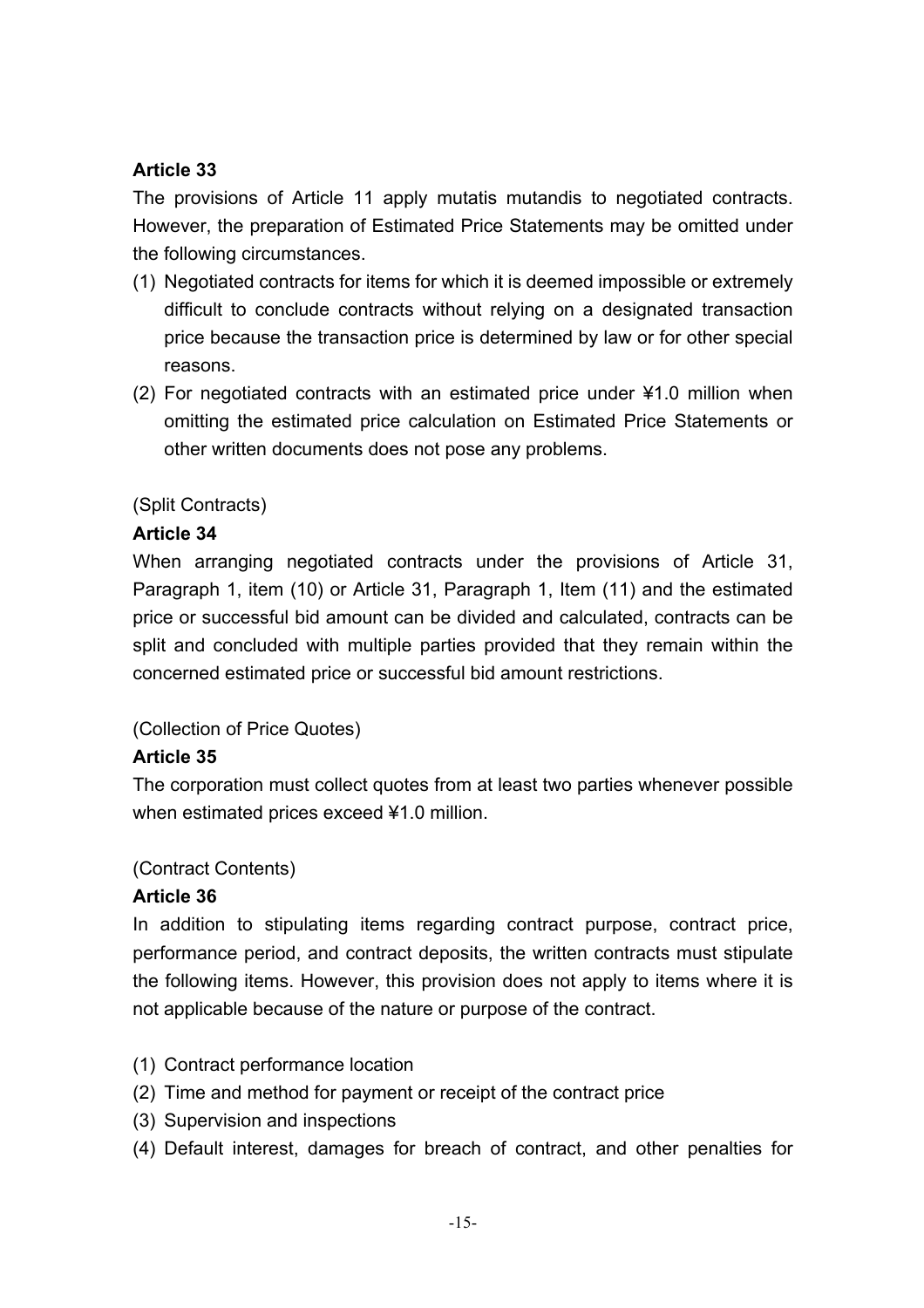delayed performance or other failure to perform obligations

- (5) Bearing of risks
- (6) Warrantees for latent defects
- (7) Contract dispute settlement methods
- (8) Other necessary items

## (Timing for Exchange of Written Contracts)

## **Article 37**

Written contracts must be exchanged promptly after the notification that the successful bidder has been determined.

#### (Omission of Written Contracts)

#### **Article 38**

- 1. The preparation of written contracts may be omitted under the following conditions.
	- (1) When contracts for less than ¥2.0 million are concluded with qualified bidders as specified in Article 4
	- (2) When items are being sold off and the purchaser pays cash on the spot upon receipt of the concerned items
	- (3) Other cases when the preparation of written contracts is deemed unnecessary
- 2. The Corporation shall collect confirmation notes for items under the provisions of the previous paragraph. For contract amounts under ¥1.5 million, however, the Corporation may omit the collection of confirmation notes and collect other documents that verify the contract instead.

## (Contract Deposits)

## **Article 39**

The Corporation shall require contractors to submit contract deposits with a value of at least 10 percent of the contract price in the form of cash, government bonds, government guaranteed bonds, checks with bank draft or bank payment guarantees, or other security recognized by the Corporation. However, the Corporation may exempt contractors from the submission of contract deposits in whole or in part when the contractor has concluded a performance guarantee contract with an insurance company naming the Corporation as an insured party, and when otherwise deemed unnecessary.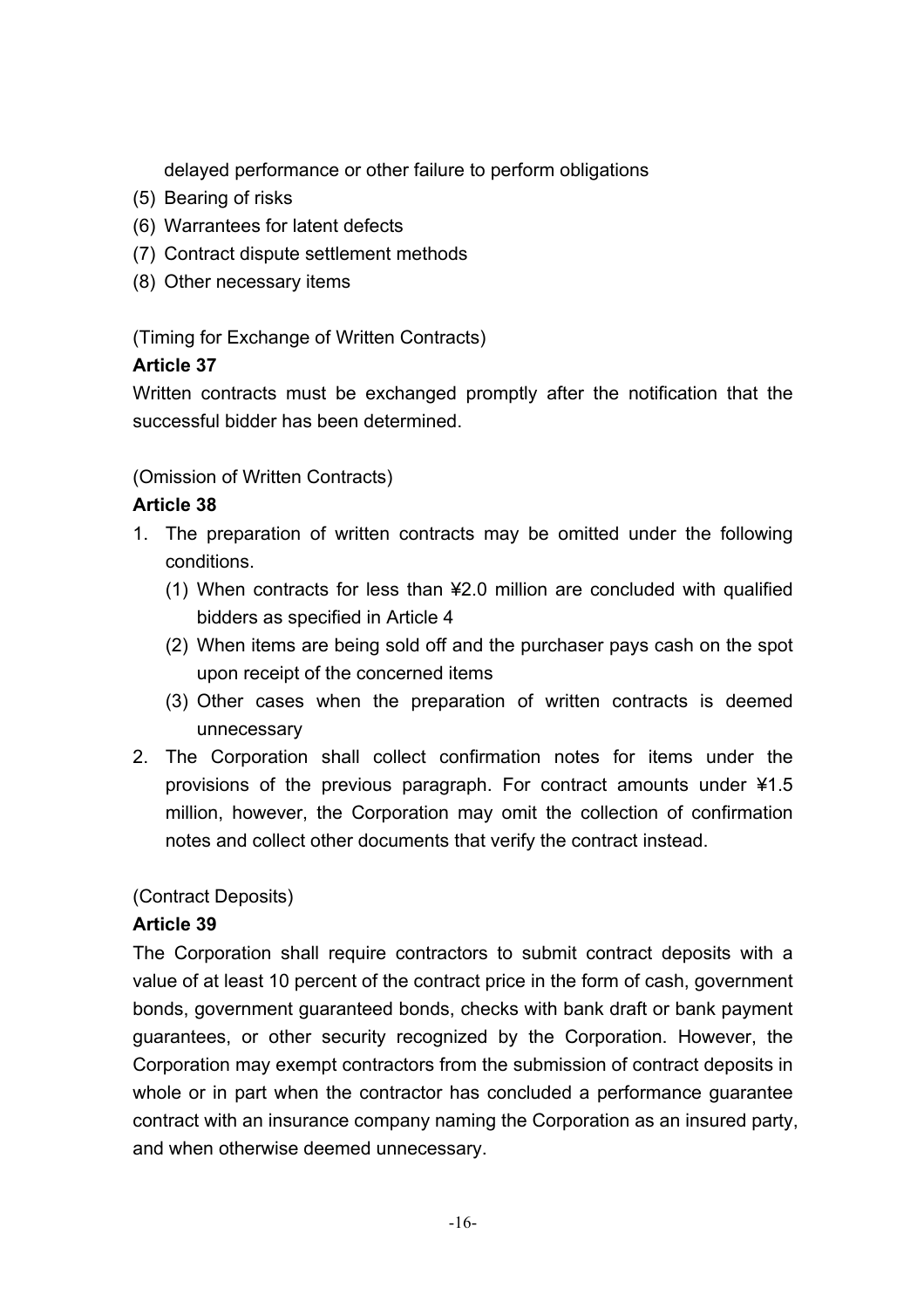#### (Handling of Contract Deposits)

#### **Article 40**

- 1. When contractors do not perform their contract obligations, their contract deposits become the property of the Corporation. This provision must be included in written contracts, etc.
- 2. Contract deposits will be returned to contractors after they complete the performance of their contracts.

(Supervision Methods)

#### **Article 41**

The method of supervision will be to have the individuals ordered to conduct supervision (hereinafter referred to as "Supervision Employees") present at the contractor's worksite and to supervise the contractor's performance using instructions and other appropriate methods.

#### (Supervision Employees Reports)

#### **Article 42**

Supervision Employees shall maintain close liaison with the people responsible for contract management (hereinafter referred to as "Contract Managers") and report on the implementation of supervision as needed or when so requested by Contract Managers.

#### (Inspection Methods)

#### **Article 43**

The method of inspection will be to have the individuals ordered to conduct inspections (hereinafter referred to as "Inspection Employees") personally conduct inspections based on contracts, specifications, designs, and other related documents.

#### (Inspection Timing)

#### **Article 44**

Inspections must be conducted promptly after receiving contract completion notices from contractors.

(Preparation of Inspection Records)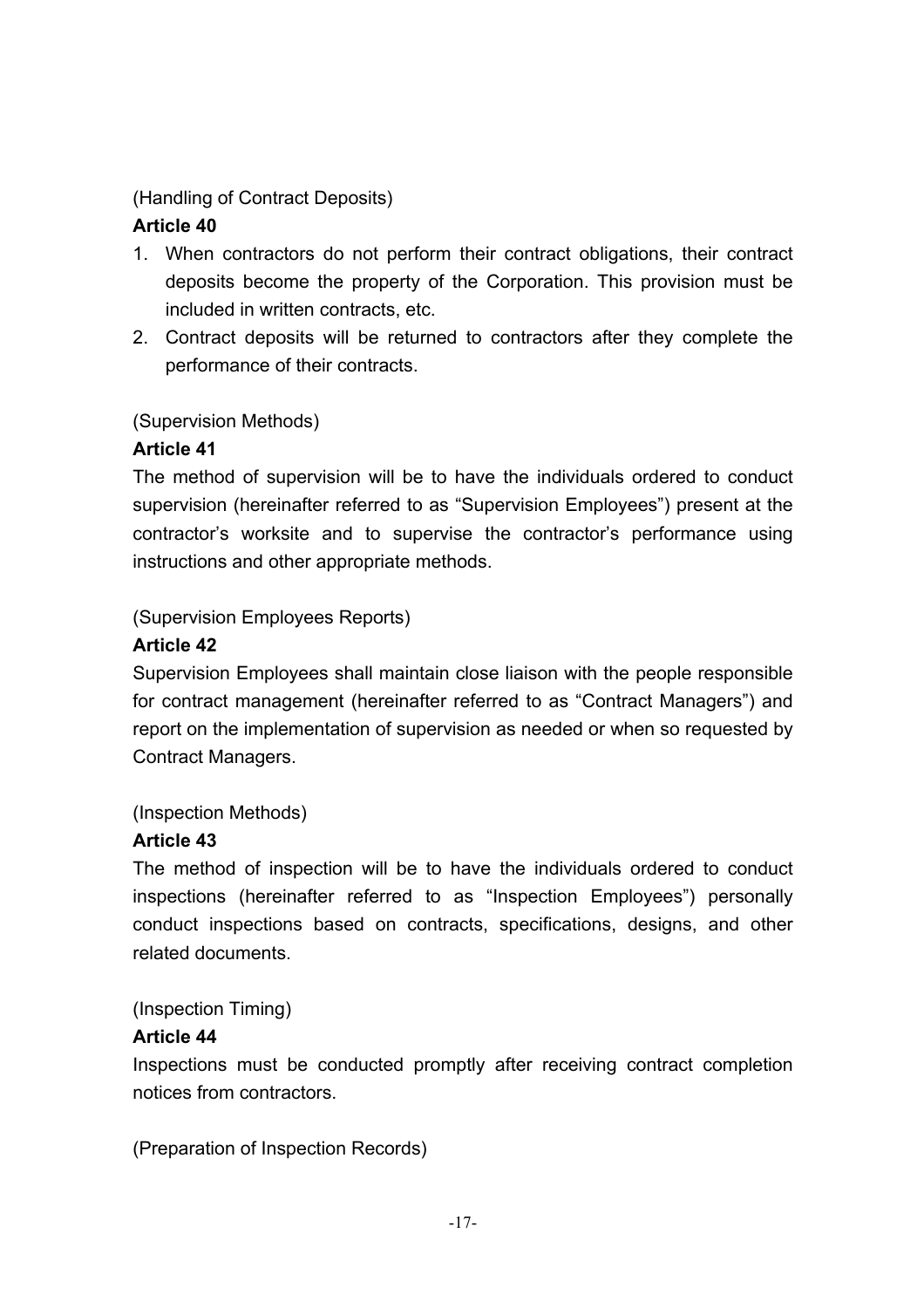- 1. Inspection Employees must prepare inspection records upon completion of inspections.
- 2. When inspection records are required as specified in the previous paragraph, payments can only be made based on said inspection records.
- 3. When Inspection Employees conduct inspections and conclude that the contract items delivered do not match the concerned contract contents, they must specify this together with their opinions on actions to be taken in their inspection records.

(Omission of Inspection Records)

## **Article 46**

- 1. As substitutes to the inspection records specified in Article 45, Paragraph 1, Inspection Employees can write the required items on the completion notices specified in Article 44 and affix their seals to these notices.
- 2. Inspection Records may be omitted in cases when the inspections are to confirm the completion of Service Contracts, item purchase contracts, and other contracts (excluding contracts that require partial payment before completion) with a contract price of less than ¥2.0 million. However, this does not apply in cases specified by Article 45, Paragraph 3.

(Partial Omission of Supervision or Inspection)

## **Article 47**

- 1. Supervision may be partially omitted in cases of contracts with riders stipulating that the contractor will replace, repair, or take other necessary measures when the contract items provided suffer breakdowns, deterioration, reduced performance, or other incidents over a reasonable period of time after contract completion, and the contract items provided are thus deemed to be guaranteed.
- 2. Inspections other than quantity inspections may be partially omitted for contracts specified in the previous paragraph with unit purchase prices of less than ¥100,000.

## (Consignment of Supervision and Inspection)

## **Article 48**

1. Supervision and inspection can be consigned to and conducted by parties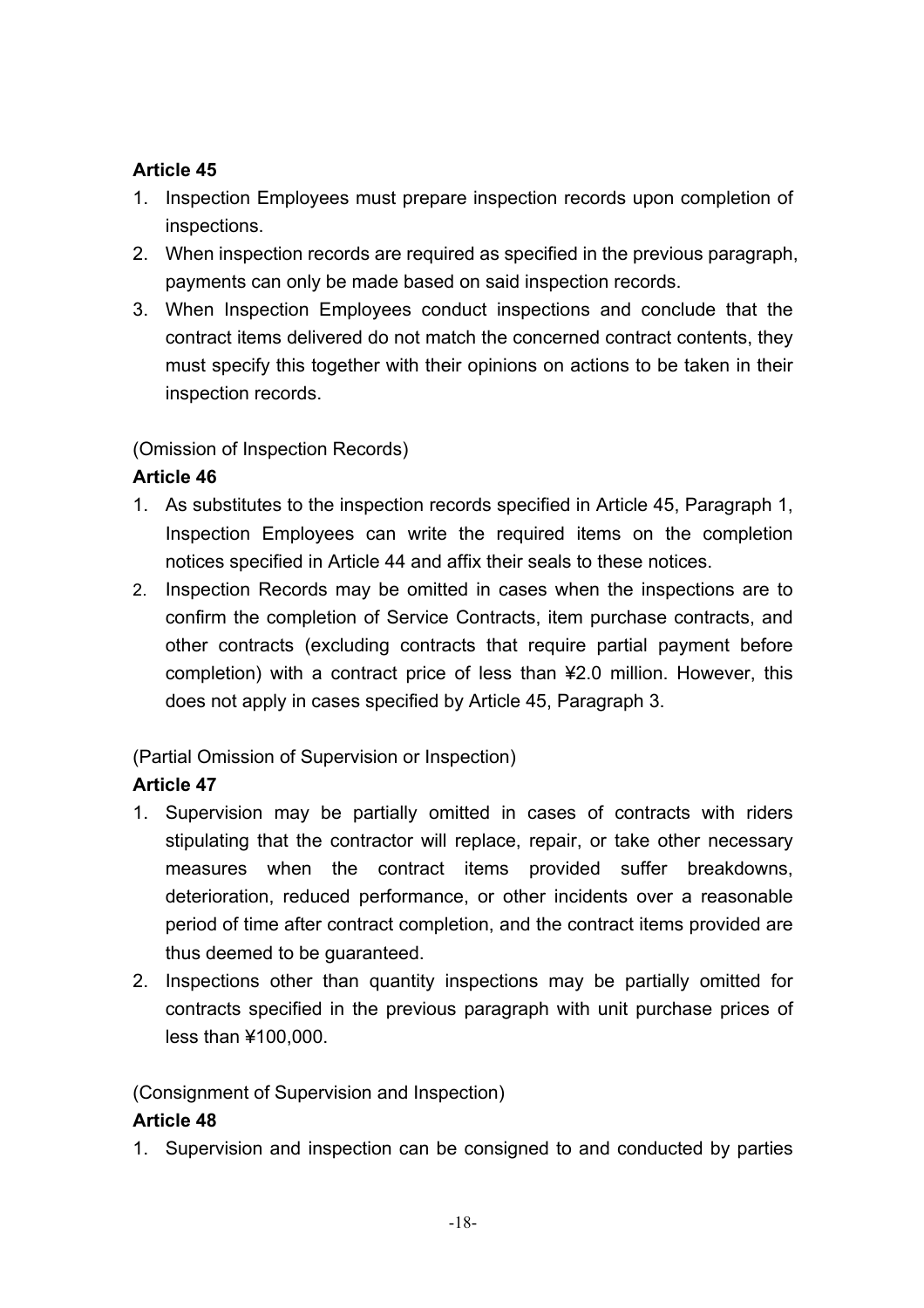other than Corporation employees when necessary.

2. When supervision or inspection is consigned under the provisions of the previous paragraph, the concerned supervision or inspection results must be confirmed, and the confirmation results compiled into a written document. However, this may be omitted in cases where it is particularly necessary to do so.

(Prohibition on Holding Concurrent Posts)

## **Article 49**

Inspection Employees and contractors conducting inspections under the provisions of the previous article cannot hold concurrent posts as Supervision Employees or as contractors conducting supervision under the provisions of the previous article, except when this is particularly necessary.

#### (Collection of Contract Payments)

#### **Article 50**

- 1. When the Corporation is to collect payments for the sale, lease, or use of assets, the concerned contracts must explicitly state that said payments will be rendered prior to the transfer of assets, or the registration or recording of the asset transfer, or the start of use. In cases when this is not possible, however, the concerned contracts can stipulate installment payments over a reasonable period of time.
- 2. Contracts may stipulate deferred payments in cases when implementing the provisions of the previous paragraph would be difficult because of the nature of the contract.

(Disbursement of Contract Payments)

- 1. When the disbursement of contract payments in accordance with the separately stipulated regular payment period is deemed inappropriate in light of the nature of the contract, the Corporation may separately stipulate a different payment period.
- 2. The Corporation may render partial contract payments before completion of delivery when necessary, in accordance with contract stipulations, for portions of Service Contracts that have already been completed and for items that have already been delivered under item purchase contracts.